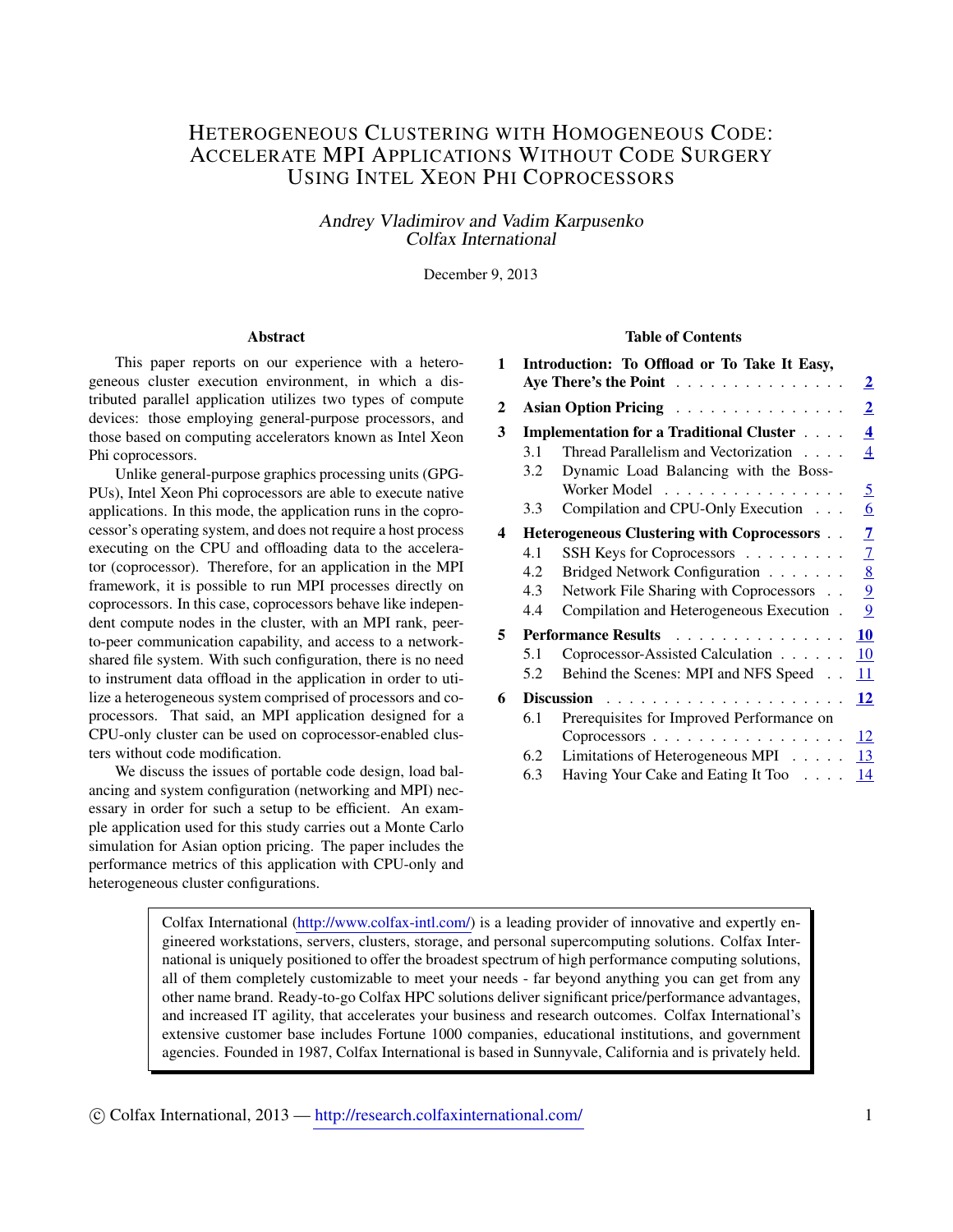# <span id="page-1-0"></span>1. INTRODUCTION: TO OFFLOAD OR TO TAKE IT EASY, AYE THERE'S THE POINT

Intel Xeon Phi coprocessors, featuring the Intel Many Integrated Core (MIC) architecture, are computing accelerators bearing considerable similarity to general-purpose graphics processing units (GPGPUs):

- i) both types of accelerators are connected to a CPUbased system via a PCIe bus;
- ii) they both require data and task parallelism to deliver greater performance and better power economy than general-purpose processors;
- iii) coprocessors and GPGPUs support the so-called offload programming model.

In the offload programming model, the application is launched on the host system (i.e., using the CPU), and initialization of data also takes place on the host. Then the application uses the PCIe bus to push ("offload") a part of the data and specialized executable code to the device for processing. After processing, results are pulled back to the host $<sup>1</sup>$  $<sup>1</sup>$  $<sup>1</sup>$ . In the Nvidia CUDA</sup> framework, offload is effected through specialized functions and streams. For Intel Xeon Phi coprocessors, the programmer uses compiler pragmas to initiate offload. Finally, for both accelerators, OpenCL means of offload are available. In order to instrument offload in an application designed for general-purpose CPUs, the programmer must devise a work-sharing strategy, prepare data structures for offload, and outfit the code with offload directives. Offload programming can be used on standalone machines, as well as in clusters, where on each machine, one or several MPI processes are launched, each performing offload (see Figure [1\)](#page-2-0).

However, two substantial circumstances set Intel Xeon Phi coprocessors apart from GPGPUs:

i) Xeon Phi coprocessors run a limited version of a Linux operating system, called  $\text{uOS}^2$  $\text{uOS}^2$ , which makes them IP-addressable devices with a virtual file system, capable of running workhorse HPC services including SSH, NFS and MPI.

ii) Coprocessors also support native programming model, in which the application is launched directly on the device, and all data initialization and I/O take place there.

Native programming opens possibilities for architecting distributed applications in ways not possible with GPGPUs:

- Distributed applications in the MPI framework may run exclusively on coprocessors, leaving the host CPU free for other tasks;
- Alternatively, one may place MPI processes on host CPUs as well as on coprocessors, for a computation on a heterogeneous platform (see Figure [2\)](#page-2-1).

The latter option is especially attractive for enabling existing MPI applications to use Intel Xeon Phi coprocessors, because in this model, the offload mechanism does not have to be instrumented. Processes running natively on Intel Xeon Phi coprocessors will initialize themselves and participate in communication just like processes running on hosts.

Naturally, such porting with zero programming effort will not always yield accelerated performance "out of the box". In this paper, we analyze the types of applications that can be efficiently executed on heterogeneous clusters, and the prerequisites for their implementation. We also describe the system configuration that enables heterogeneous execution with Intel Xeon Phi coprocessors. As a proof of concept, we implement a Monte Carlo method of Asian stock option pricing in the C language. This code is designed for a CPU-based cluster, but can be executed on a heterogeneous cluster with Intel Xeon Phi coprocessors with zero coding effort. The latter condition means that nothing in the code of the application indicates that it is designed to use the Intel Xeon Phi architecture, and yet, significant acceleration is observed when coprocessors are added to the hardware configuration.

### <span id="page-1-1"></span>2. ASIAN OPTION PRICING

In Section [3,](#page-3-0) we discuss the implementation of a distributed application in the MPI framework. This application is a Monte Carlo simulation that solves the

<span id="page-1-2"></span><sup>&</sup>lt;sup>1</sup>Hereafter, "host" means the operating system running on the CPU-based platform, or the CPU platform itself, and "accelerator" or "device" mean the GPGPU or coprocessor.

<span id="page-1-3"></span> $2uOS$  is a common spelling of  $\mu OS$ , which stands for "micro" operating system"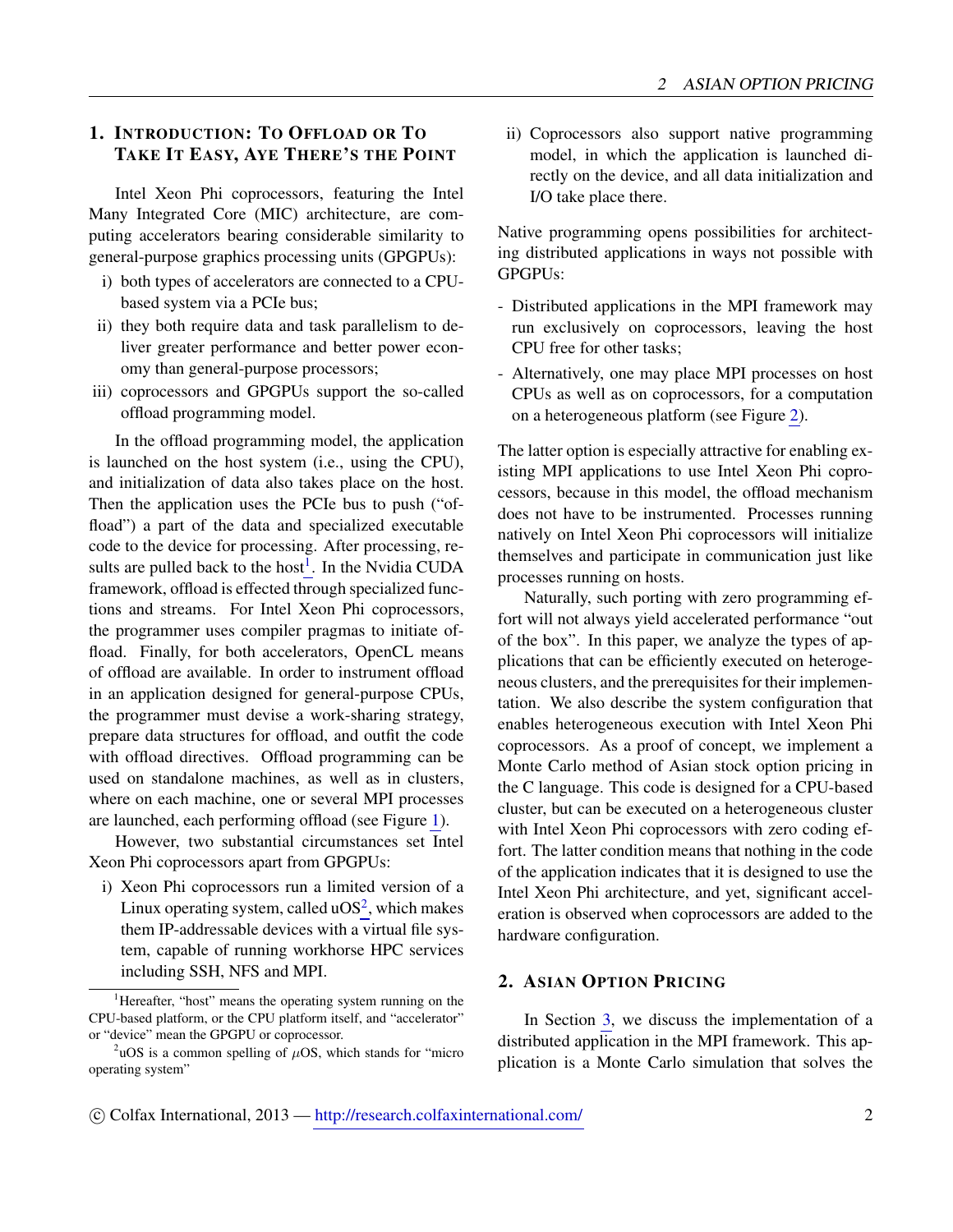<span id="page-2-0"></span>

Figure 1: MPI communication in a traditional cluster with offload to coprocessors. Hosts can communicate with remote hosts using MPI and with *local* coprocessors using offload.

Asian option pricing problem. In this section we outline the financial problem and the mathematical model involved in the simulation. Readers interested only in the HPC aspect of this work may skip to Section [3.](#page-3-0)

Options are contracts which allow one party (called "beneficiary") to buy ("call option") or sell ("put option"), on some future date ("option expiration date"), a stock market asset from/to the other party ("grantor") at a "strike price" agreed upon the signing of contract. A contract to buy is called a "call option", and a contract to sell is a "put option". Unlike a futures contract, an option gives the beneficiary the right to choose whether to exercise the transaction. This choice is typically made based on the market price of the asset at the option expiration date. For example, if at a call option expiration date, the stock market price of the asset is higher than in the option contract, the beneficiary will elect to buy the asset from the grantor, and sell it on the market, which yields a profit called a "payoff". Otherwise, the beneficiary does not exercise the option, but the grantor retains the option fee. A style of options called Asian options has the feature that the payoff is calculated based on the mean price (arithmetic or geo-**Example at a contract to the asset of the asset of the asset of the asset of the asset of the asset of the asset of the asset of the asset of the asset of the asset of the asset of the asset of the asset of the asset of** 

<span id="page-2-1"></span>

Figure 2: MPI communication in a heterogeneous cluster. Hosts can communicate with remote hosts and with *local or remote* coprocessors via MPI messages.

This reduces the risks associated with market volatility and short-term market manipulation.

In order to perform risk analysis and to price an Asian option, a Monte Carlo simulation method can be used. In this method, multiple stochastic histories of the asset price are simulated based on the available information on the asset volatility.

Variable  $S(t)$  is the price of the underlying asset for the option, which is assumed to evolve in time according to the stochastic equation

$$
dS(t) = \mu S(t)dt + \sigma S(t)dB(t).
$$
 (1)

In this equation,  $\mu$  is the drift of the asset,  $\sigma$  is the option volatility, and  $B(t)$  is a standard Brownian motion.

The solution of this stochastic differential equation can be written as

<span id="page-2-2"></span>
$$
S(t_i) = S(t_{i-1})e^{(\mu - \sigma^2/2)\Delta t + \sigma\sqrt{\Delta t}}x,
$$
 (2)

where  $X$  is a normally distributed random variable with zero mean and unit standard deviation, and  $\Delta t = t_i - t_{i-1}.$ 

In order to calculate the Asian option payoff for this asset, the asset price is averaged over the expira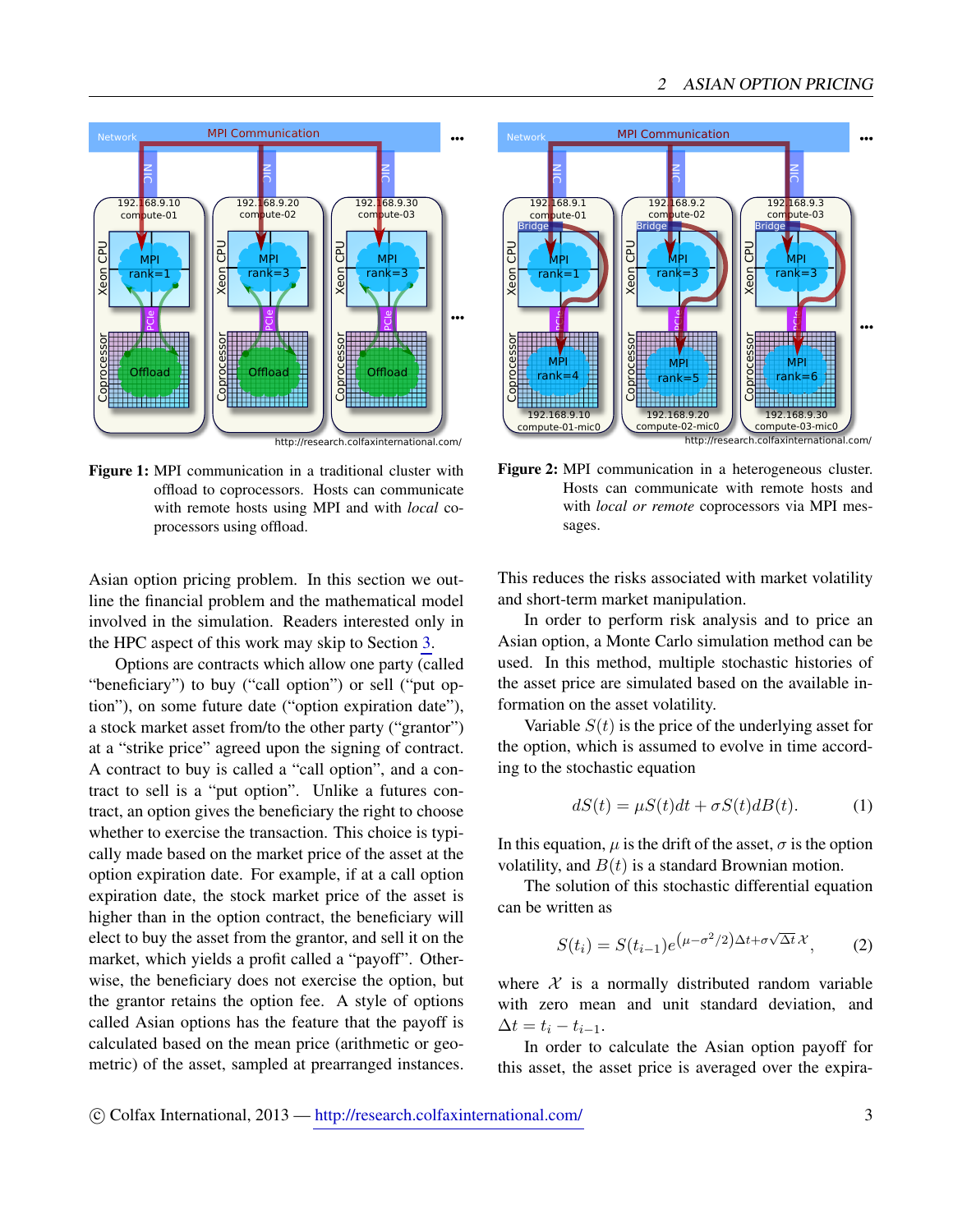tion time  $T$  at  $N$  instants:

<span id="page-3-2"></span>
$$
\langle S \rangle_{\text{arithm}} = \frac{1}{N} \sum_{i=0}^{N-1} S(t_i), \tag{3}
$$

$$
\langle S \rangle_{\text{geom}} = \exp \left( \frac{1}{N} \sum_{i=0}^{N-1} \log S(t_i) \right), \quad (4)
$$

(5)

for the arithmetic and geometric means, respectively, where  $t_i = T \times i/(N-1)$ . The corresponding payoffs for the "call" and "put" options for strike price  $K$  are

<span id="page-3-3"></span>
$$
P_{\text{put}} = e^{-rT} \max\left\{0; K - \langle S \rangle\right\},\qquad(6)
$$

$$
P_{\text{call}} = e^{-rT} \max \{0; \langle S \rangle - K \}, \tag{7}
$$

where  $\langle S \rangle$  can be either  $\langle S_{\text{arithm}} \rangle$ , or  $\langle S_{\text{geom}} \rangle$ , depending on the contract, and  $r$  is the risk-free rate.

In order to numerically determine the mathematical expectation of the Asian option payoff for a set of parameters  $\{S, K, r, \mu, v, T, N\}$  and averaging rules (arithmetic or geometric), a Monte Carlo simulation may be used. The simulation plays out a large number  $M$  of random paths, each of which stochastically evolves the option price from  $t = 0$  to  $t = T$  according to Equation  $(2)$ , and computes the means over N time points according to Equation  $(3)$  or  $(4)$ . These means are then used to calculate the put and call option payoffs according to Equations [\(6\)](#page-3-3) and [\(7\)](#page-3-3). Finally, these payoffs are averaged over the  $M$  random paths, producing a Monte Carlo estimate of their mathematical expectation.

## <span id="page-3-0"></span>3. IMPLEMENTATION FOR A TRADITIONAL **CLUSTER**

Like any Monte Carlo simulation, our Asian option pricing application has a parallel nature. The first opportunity for parallelism is that, when multiple sets of parameters  $\{S, K, r, \mu, v, T, N\}$  need to be processed, each parameter set can be studied independently. In our implementation, we use this property to distribute distinct parameter sets across MPI processes. The second parallel property is that, for each parameter set, the simulated stochastic paths of asset evolution are independent from one another. Our implementation takes advantage of this fact by distributing the simulated paths

across the processor cores and across the SIMD (Single Instruction Multiple Data) lanes of each core. The latter mode of parallelism is also known as vectorization.

Section [3.1](#page-3-1) demonstrates the C language code of a thread-parallel calculation in which a single set of option parameters is analyzed on a single shared-memory compute device. In Section [3.2,](#page-4-0) we discuss the corresponding work distribution scheme, which scales the application across MPI processes in a distributedmemory system.

### <span id="page-3-1"></span>3.1. THREAD PARALLELISM AND VECTORIZATION

Listing [1](#page-4-1) is an outline of the performance-critical part of the calculation. Only the "put" option with arithmetic mean is shown. Full code is available for download [\[1\]](#page-13-1). This code is optimized for a multi-core processor with a SIMD instruction set, such as an Intel Xeon CPU.

The aspects of our implementation most important for performance are:

- 1. The workload is parallelized by distributing the calculations of random paths across threads using the OpenMP framework (see lines 3-4). The OpenMP scheduler takes care of load scheduling across threads. By default, all cores available on the CPU will be utilized for the calculation. Therefore, only one such process must be started per compute node.
- 2. Within each thread, multiple paths are computed concurrently in the SIMD lanes of the core if the compiler implements automatic vectorization in the loops with the index  $k$  (specifically, the performance-critical loop in line 13). The Intel C compiler is capable of this procedure. The instruction set for this data parallelism is chosen at the compile time according to the specifications of the platform on which the code is compiled.
- 3. Random number generation is performed using the Intel Math Kernel Library (MKL) in line 8. The Mersenne twister-based random number generator used in our implementation is vectorized, i.e., it takes advantage of the available SIMD instruction set. Each OpenMP thread is maintaining a private random number stream.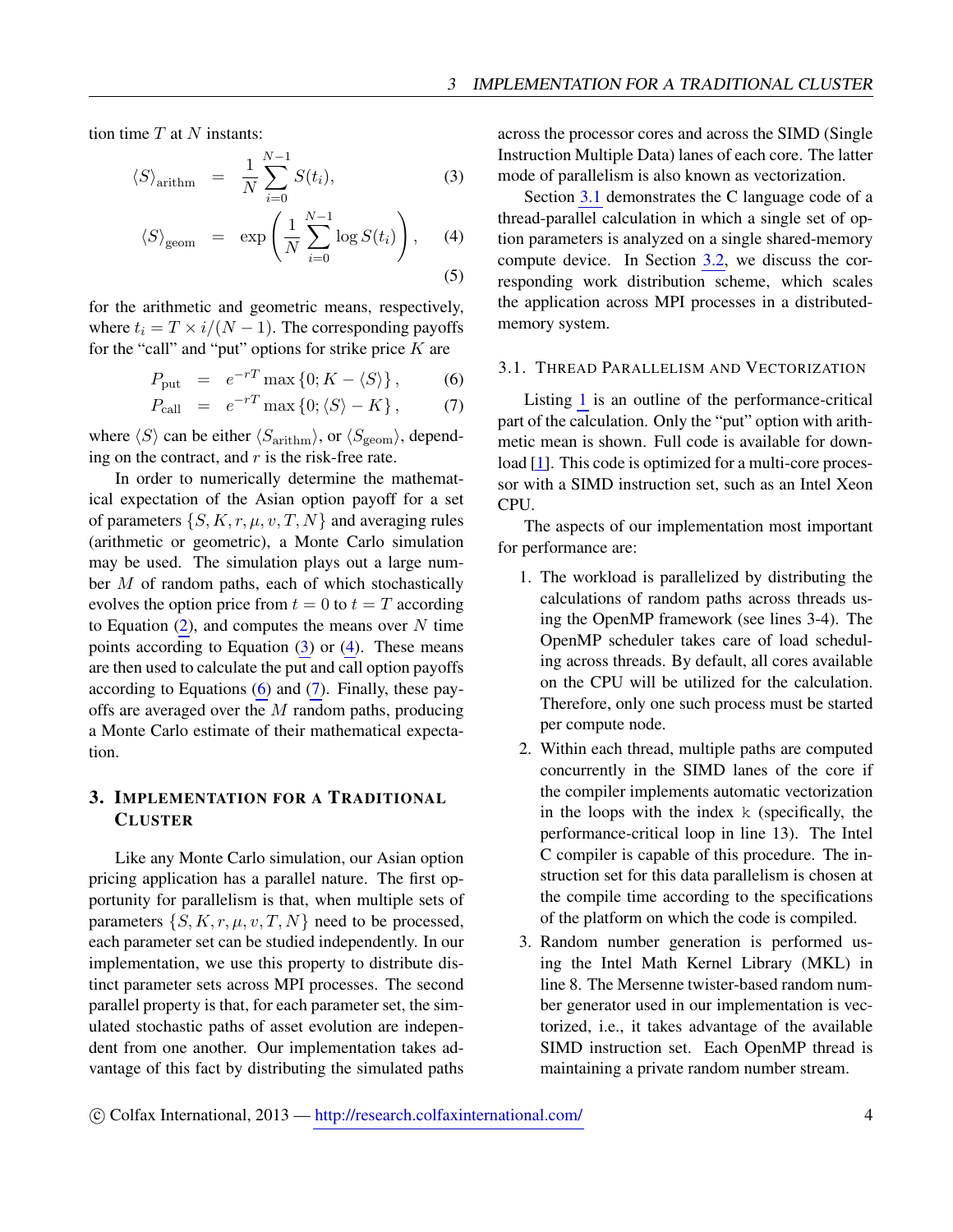```
 /* The i-loop is thread-parallel, i.e.,
    distributed across the processor cores */
 3 #pragma omp parallel for schedule(quided) \
      reduction(+: payoff_arithm_put)
 5 \vert for (int i = 0; i < nPaths/vecSize; i++) {
 6 for (int j = 1; j < nIntervals; j^{++}) {
    /* Intel MKL random number generator */
        vsRngGaussian(
9 VSL_RNG_METHOD_GAUSSIAN_BOXMULLER,
10 stream, vec_size, rands, 0.0f, 1.0f);
11 /* The k-loop is data-parallel thanks to
12 automatic vectorization by the compiler */\begin{bmatrix} 13 \end{bmatrix} for (int k = 0; k < vecSize; k++) [
14 spot_prices[k] \star=15 exp2f(drift + vol*rands[k]);<br>16 summ[k] += spot prices[k]:
         sumsm[k] += spot_prices[k];
|17| }
18
f(x) = \int_0^x \frac{\sinh(k)}{k} = 0; k < \text{vecSize}; k+1|20| arithm_mean_put [k] =
21 | K - (sums(m) * recipIntervals);|22| if (arithm_mean_put[k] < 0.0f)
23 arithm_mean_put [k] = 0.0f;
24 \mid \cdot \}25 /* Reduction across vector lanes and across
26 OpenMP threads is automatically implemented
27 by the compiler */<br>28 for (int k = 0; k
    for (int k = 0; k < vecSize; k++)
20 payoff arithm put += arithm mean put[k] * expf(-r*T)/(float)nPaths;
 }
```
Listing 1: A Monte Carlo method of Asian Option pricing.

4. There is no communication between threads during the calculation. However, at the end of the calculation, the results of the random paths are reduced across SIMD lanes and across OpenMP threads. The OpenMP library and the autovectorizer implement this operation expressed in lines 29-30 of the code.

All optimizations in the code in Listing [1](#page-4-1) are performed for general-purpose multi-core processors. There is no indication in the code that it is specifically targeted to Intel Xeon Phi coprocessors. However, as we will see in Section [4.4,](#page-8-1) the same exact code can be efficiently run on these coprocessors after a recompilation pass. In this sense, the code in Listing [1](#page-4-1) can be labelled "many-core-ready"<sup>[3](#page-4-2)</sup>.

### <span id="page-4-0"></span>3.2. DYNAMIC LOAD BALANCING WITH THE BOSS-WORKER MODEL

For a realistic application, more than one set of option parameters must be priced. In order to scale this application across a computing cluster, we partition the workload so that one or several sets of option parameters are processed on each compute node.

```
 if (myRank == bossRank) {
 2 \mid int nR = 0; /* Number of processed tasks */
  int iP = 0; /* Next task to assign */
 \frac{1}{4} while (nR < nPars) {
 \rm 5\begin{array}{c} 6 \end{array} /* Wait for any worker to report for work */<br>
float buf[msgReportLength];
         float buf[msgReportLength];
 8 MPI_Recv(&buf, msgReportLength,
 MPI_INT, MPI_ANY_SOURCE, msgReportTag,
10 MPI_COMM_WORLD, & status);
 const int iW = status.MPI_SOURCE;
\frac{1}{2} if (buf[0] > 0.0f) {
14 /* If worker reports with results of a
15 previous task, record these results */ 16 nR++:
           nR++;
17 const int iR = floorf(buf[1]);
18 payoff_arithm_put [iR] = buf[2];
19 }
\overline{20} if (iP < nStrikes) {
22 \left| \begin{array}{c} \n\sqrt{\ast} & \text{Assign the next task if } \text{to worker if } \sqrt{\ast} \\
23 \n\end{array} \right| float buf[msgSchedLen] = {iP,
\begin{array}{c} \text{N} \\ 24 \end{array} M[iP], N[iP], K[iP], S[iP], /*...*/};
25 MPI_Send((void*)&buf, msgSchedLen,<br>26 MPI FLOAT. iW. msgSchedTag.
             MPI_FLOAT, iW, msgSchedTag,
27 MPI_COMM_WORLD);
 iP++;
29 }
30 }
 }
```
Listing 2: The boss process implementation. Load balancing is achieved dynamically, with the boss process receiving and satisfying workers' requests for work items.

Generally, there is no guarantee that each parameter set takes the same amount of time to process on any computing device. Indeed, the calculation time for a parameter set is proportional to  $M \times N$ , where M is the number of Monte Carlo paths required to achieve the desired accuracy, and  $N$  is the number of time intervals for price averaging. The values of  $M$  and  $N$ may vary across the studied parameter sets. We resolve this problem by instrumenting a dynamic load balanc-

<span id="page-4-2"></span><sup>&</sup>lt;sup>3</sup>Here, we adopt a convention where "multi-core" denotes the architecture of general-purpose processors featuring more than one core (such as Intel Xeon CPUs), and "many-core" to denote the Intel MIC architecture, specifically, Intel Xeon Phi coprocessors.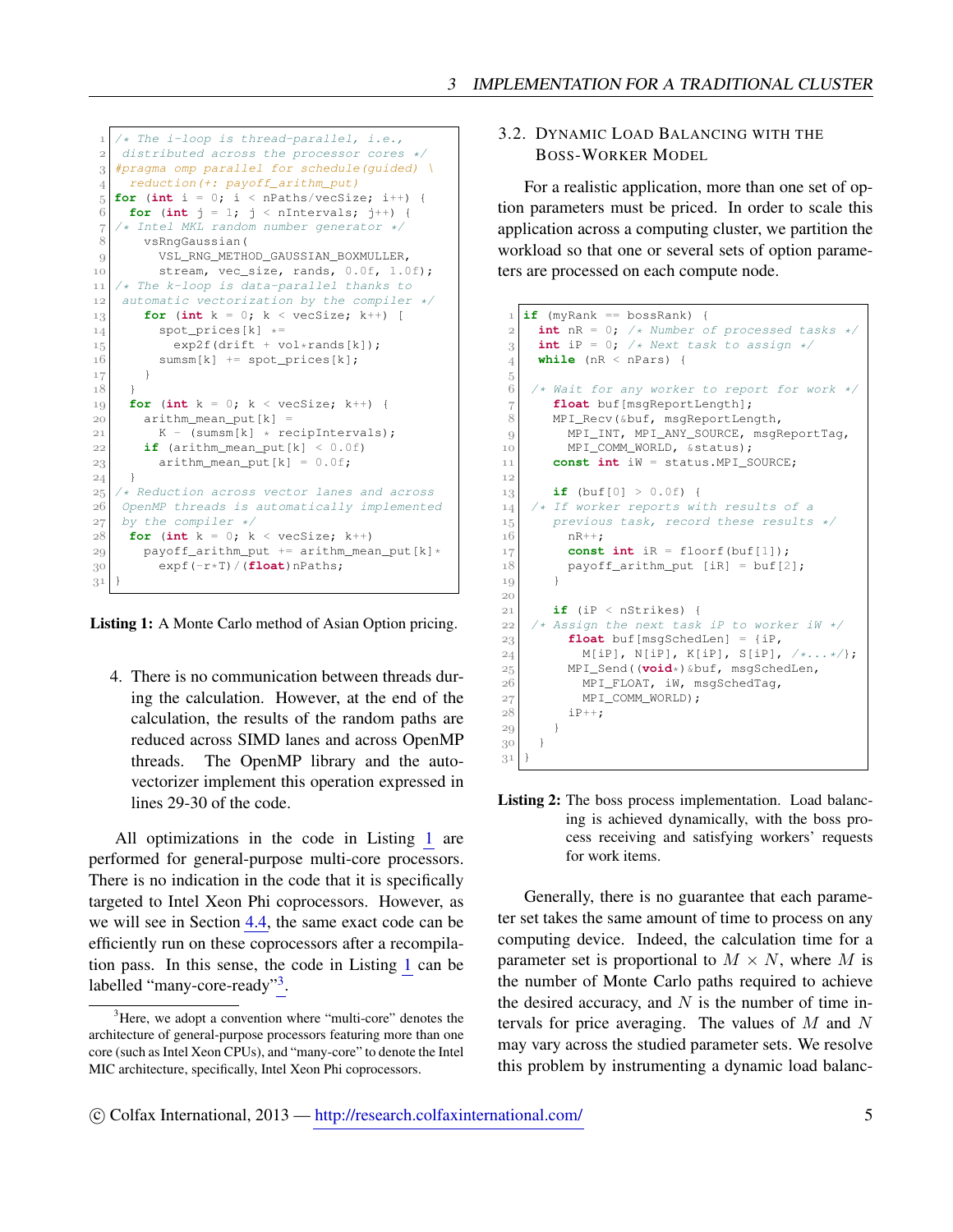ing mechanism. This method of work scheduling will also be helpful when coprocessors are employed in a heterogeneous cluster with Xeon Phi coprocessors (see Section [4\)](#page-6-0).

A relatively simple and well-known method of dynamic work scheduling is the "boss-worker model". In this model, one process ("boss") is occupied with the task of receiving and satisfying requests for work from multiple other processes ("workers"). When the boss receives a request for work, it sends to the reporting worker a "work item" to compute, which in our case is a set of option parameters for the Monte Carlo simulation. Once the worker processes the work item, it communicates to the boss again to report the results and request the next work item. Because workers are loaded with work as soon as they become idle, this scheduling mechanism balances the load across workers even for non-uniform costs of work items, or non-identical performance of workers. There are limitations on the scalability of the boss-worker scheduling method, as discussed in Section [5.2.](#page-10-0) However, this method is sufficient for our purposes.

For the Asian option pricing application, the functional part of the boss process code in the C language is shown in Listing [2.](#page-4-3) Full code is available for download [\[1\]](#page-13-1). In this implementation, the boss process is a singlethreaded process with the MPI rank equal to 0, and workers are all other MPI processes in the MPI\_WORLD communicator.

## <span id="page-5-0"></span>3.3. COMPILATION AND CPU-ONLY EXECUTION

We run the application on a test cluster consisting of a head node and two compute nodes with Intel Xeon processors (see Figure [3\)](#page-5-1). The compute nodes NFS-import from the head node two directories: /opt/intel (to give the compute nodes access to the Intel MKL and Intel MPI libraries) and /nfs (to share the executable file and any necessary data files with the compute nodes).

As Figure [3](#page-5-1) indicates, we are going to place one worker on each compute node. In addition, on node compute-01, we will place the boss worker. Listing [3](#page-5-2) demonstrates how our simulation is compiled and executed on a test cluster.

<span id="page-5-1"></span>

http://research.colfaxinternational.com/

Figure 3: Cluster configuration and MPI run setup for the Asian option pricing application with boss-worker scheduling. Only CPU-based compute nodes are used in this homogeneous cluster.

```
Intel MPI environment
[colfax@head-node]# source \
> /opt/intel/impi/4.1.1/intel64/bin/mpivars.sh
# Viewing the cluster configuration
[colfax@head-node]# cat /etc/hosts | grep 192
192.168.9.1 compute-01
192.168.9.2 compute-02
[colfax@head-node]# cat /etc/exports
/opt/intel 192.168.9.0/24(rw,no_root_squash)
/nfs 192.168.9.0/24(rw,no_root_squash)
# Compiling the code, sharing with compute nodes
[colfax@head-node]# mpiicc -std=c99 -mkl \
    > -openmp -xAVX -o options options.c
[colfax@head-node]# cp -v options /nfs/options/
'options' -> '/nfs/options/options'
# Starting the MPI job
[colfax@head-node]# cat ./machines-CPUs
192.168.9.1 # Boss process on compute-01
192.168.9.1 # Worker on compute-01
192.168.9.2 # Worker on compute-02
[colfax@head-node]# export I_MPI_PIN=0
[colfax@head-node]# mpirun \
> -machinefile machines-CPUs \
> /nfs/options/options
...
```
Listing 3: Launching a homogeneous MPI calculation using a machine file. The first compute node receives two MPI processes: the boss and one worker. All other nodes are assigned only one worker process.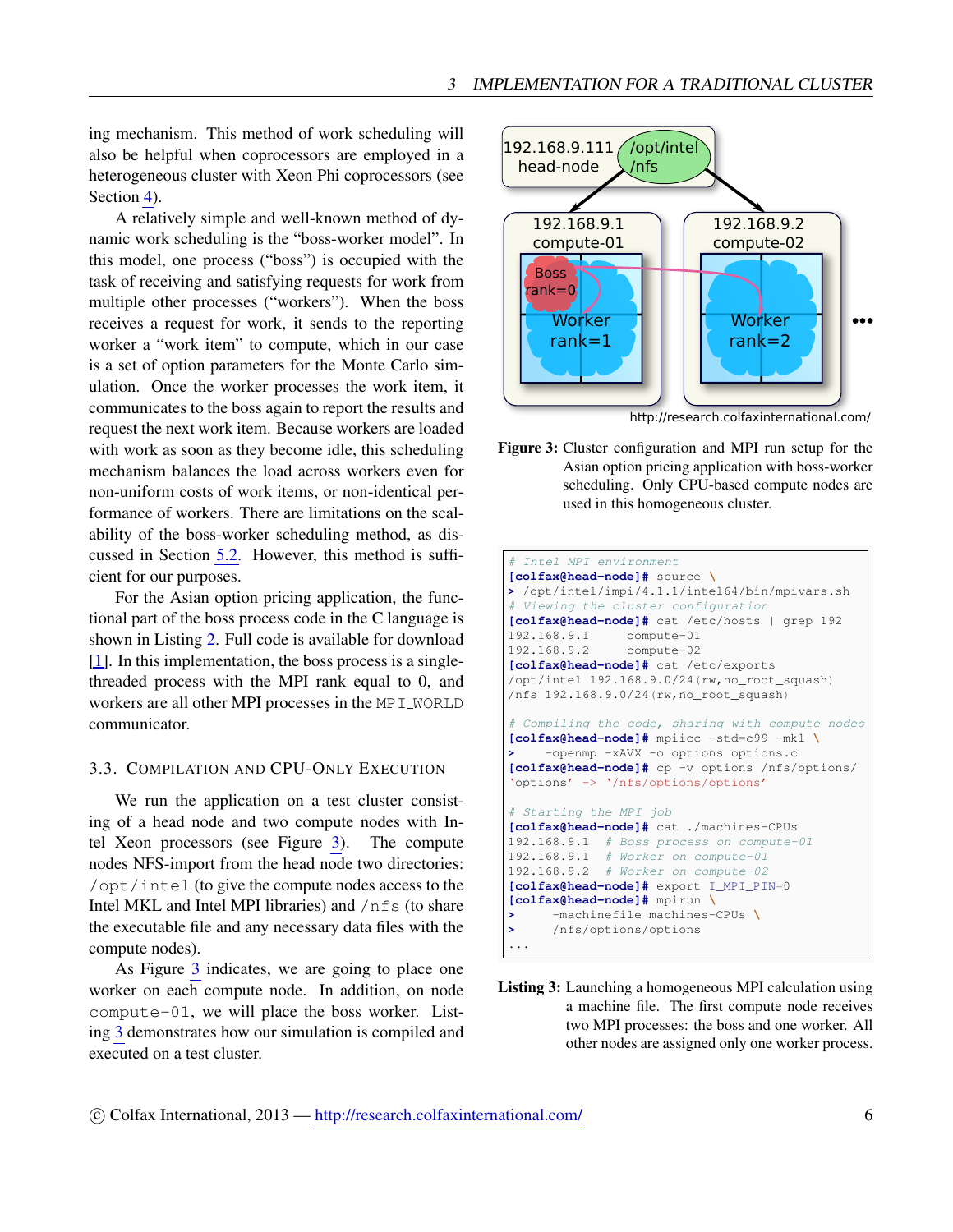In order to compile the application, we run the Intel MPI wrapper for the Intel C compiler, called mpiicc. The compiler options include  $-\text{openmp}$  and  $-\text{mk} \perp \text{to}$ enable runtime loading of the OpenMP and MKL libraries.

The execution of the application is done using the script mpirun provided by the Intel MPI library. We had prepared the list of hosts on which the calculation is run in the file machines-CPUs. The first line in this file corresponds to the MPI rank 0, which is the boss process. All other lines list the workers.

One important aspect of the execution is that we set the environment variable  $I_MPI_PIN=0$ . This setting indicates to the Intel MPI library that it should not pin MPI processes on their respective hosts. By default, if several MPI processes are started on one host, the MPI library restricts access of these processes to the CPU resources, effectively partitioning the system to share it between the processes. In our case, we place the boss process and the first worker on the same host, compute-01. With pinning, on our two-socket compute nodes, the boss would have access to one socket, and the worker to another. However, this is not optimal, because the boss process is single-threaded, and it will leave its assigned multi-core socket under-utilized. By disabling pinning, we allow the worker to use all of the CPU cores. The boss process is not CPU-intensive, and it does not hurt the overall performance to run it in addition to the worker.

## <span id="page-6-0"></span>4. HETEROGENEOUS CLUSTERING WITH **COPROCESSORS**

In this section we will demonstrate how the Asian option pricing application developed for a traditional cluster can be executed, without code modification, on a heterogeneous cluster containing Intel Xeon Phi coprocessors. Specifically, we put the coprocessors on the same network as the compute nodes, and then we place additional MPI processes directly on Intel Xeon Phi coprocessors. Our target setup is illustrated in Figure [4](#page-6-2) (compare to Figure [3\)](#page-5-1). We assume that the MIC Platform Software Stack (Intel MPSS) [\[2\]](#page-13-2) has already been installed and configured with default settings.

<span id="page-6-2"></span>

http://research.colfaxinternational.com/

Figure 4: Cluster configuration and MPI run setup for a heterogeneous calculation. The application uses a heterogeneous cluster with CPU-based compute nodes and Intel Xeon Phi coprocessors that act as independent compute nodes.

#### <span id="page-6-1"></span>4.1. SSH KEYS FOR COPROCESSORS

In order to run MPI processes natively on Intel Xeon Phi coprocessors, the head node of the cluster must be able to SSH into the operating system on running on the coprocessor. Authentication in this process is done using SSH keys instead of passwords, just like with MPI client authentication on regular compute nodes. Unless this has already been done, the procedure shown in Listing [4](#page-7-1) must be performed.

Note that we stop MPSS on each compute node, and reset the configuration of coprocessors. This is done for two reasons. First, it automates the copying of the SSH keys from the user's home directory on the host to the authorized keys file on all Intel Xeon Phi coprocessors. Second, stopping the MPSS service is required for the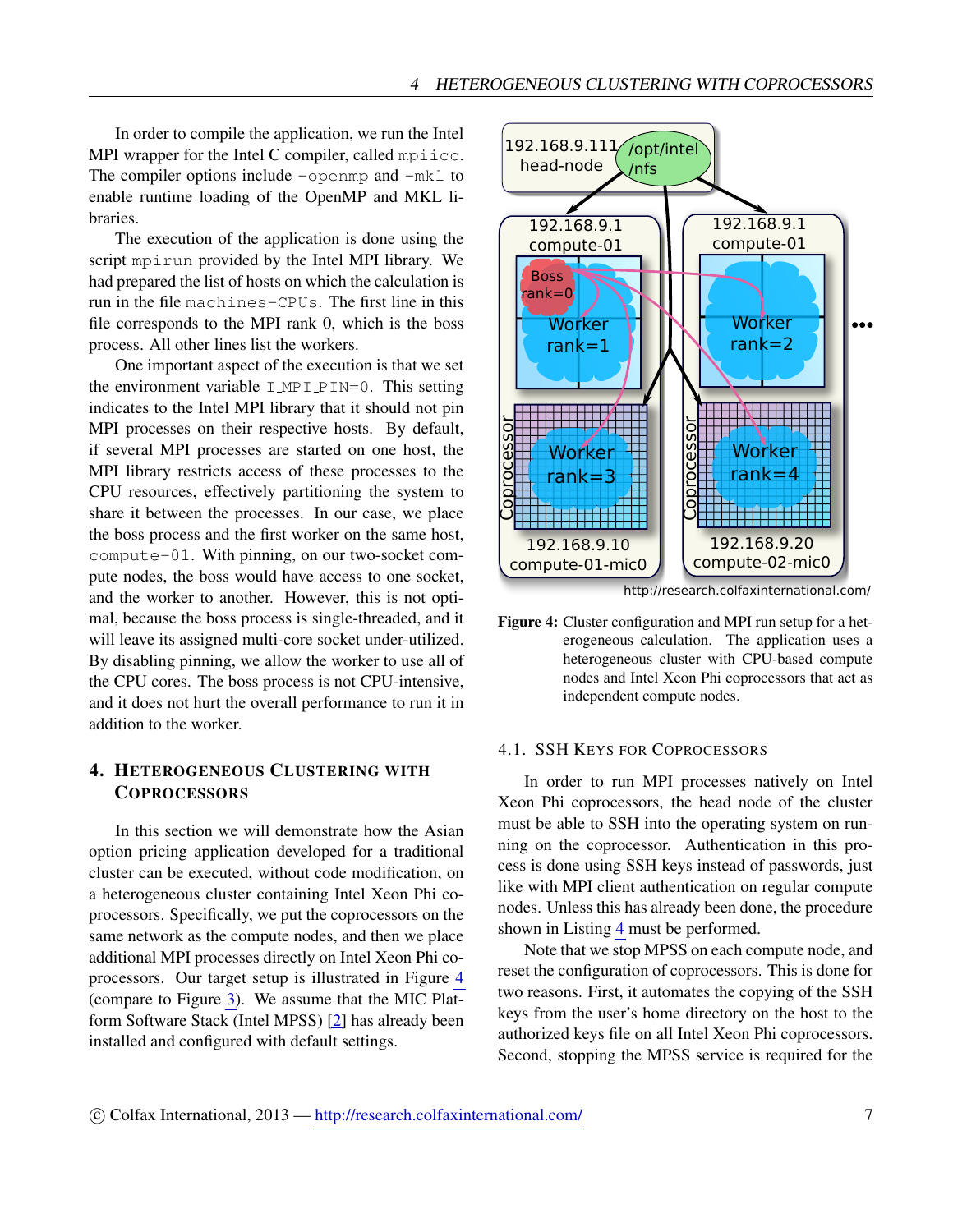```
[colfax@head-node]% ssh-keygen
(output omitted)
[colfax@head-node]% cat ˜/.ssh/id_rsa.pub >>\
> ˜/.ssh/authorized_keys
# The following steps must be repeated
# for all compute nodes in the cluster.
[colfax@head-node]% scp ˜/.ssh/id_rsa \
> ˜/.ssh/id_rsa.pub ˜/.ssh/authorized_keys \
> compute-01:˜/
[colfax@head-node]% sudo su
[root@head-node]# ssh compute-01
[root@compute-01]# service mpss stop
Shutting down MPSS stack: [ OK ]
[root@compute-01]% micctrl --cleanconfig
[root@compute-01]% micctrl --initdefaults
```


subsequent steps discussed in Sections [4.2](#page-7-0) and [4.3.](#page-8-0)

#### <span id="page-7-0"></span>4.2. BRIDGED NETWORK CONFIGURATION

As discussed in Section [3.2,](#page-4-0) the boss process running on compute-01 must be able to communicate to the worker processes on compute-01 and compute-02. With the addition of compute devices compute-01-mic0 and compute-02-mic0 (coprocessor), the boss process must also communicate to them. The difficulty here is that the boss process is running on compute-01, however, compute-02-mic0 is located on a remote host.

In order to enable such communication, the MPSS supports a bridged network configuration, in which coprocessors are assigned IP addresses on the same subnet as the compute hosts. This is done by creating a network bridge on each compute node, and configuring the coprocessors to connect to the network via that bridge. What happens when compute-01 sends a message to compute-02-mic0, is

- 1) the message travels from the network interface controller (NIC) of compute-01 to the NIC of compute-02,
- 2) then, with the help of the operating system and the coprocessor driver on compute-02, the message travels across the PCIe bus to the coprocessor compute-02-mic0.

See Figure [2](#page-2-1) for an illustration of this path. This setup,

however, is completely transparent to the application. That is, compute-01 is oblivious of the fact that compute-02-mic0 is not a real host, but an Intel Xeon Phi coprocessor on a remote host.

In order to set up bridging, first, a network bridge must be created on each compute node. In the OS that we are using (CentOS 6.4), this is done by creating a configuration as shown in Listing [5.](#page-7-2)

```
[root@compute-02]% cat \
> /etc/sysconfig/network-scripts/ifcfg-eth0
DEVICE=eth0
HWADDR="00:1E:67:56:B7:4B"
NM_CONTROLLED="no"
ONBOOT="yes"
UUID="ac3cfdfd-b25f-4493-8bad-3f7b9d51d0d1"
BRIDGE=br0
MTU=9000
[root@compute-02]%
[root@compute-02]% cat \
> /etc/sysconfig/network-scripts/ifcfg-br0
DEVICE=br0
TYPE=Bridge
ONBOOT=yes
DELAY=0
NM_CONTROLLED="no"
MTU=9000
BOOTPROTO=static
IPADDR=192.168.9.2
NETMASK=255.255.255.0
NOZEROCONF=yes
```
Listing 5: A virtual bridge on a compute host is created in the network configuration files.

In this configuration,  $ifcfq-br0$  is a new file that we created. With this file, we are configuring the host compute-02 to use the virtual interface br0 to connect to the network, and self-assign the IP address 192.168.9.2<sup>[4](#page-7-3)</sup>. The file ifcfg-eth0 was created during the OS installation, and we modified it by adding the line BRIDGE=br0 and removing the lines that assign the IP address to this device. This procedure must be repeated on each compute node, either manually, or using the cluster management software.

The second step in creating bridged networking for Intel Xeon Phi coprocessors is shown in Listing [6.](#page-8-2)

As we can see, the command micctrl --network ... has changed the IP addresses

<span id="page-7-3"></span><sup>&</sup>lt;sup>4</sup>If the cluster has a DHCP server, it is acceptable to connect br0 using DHCP.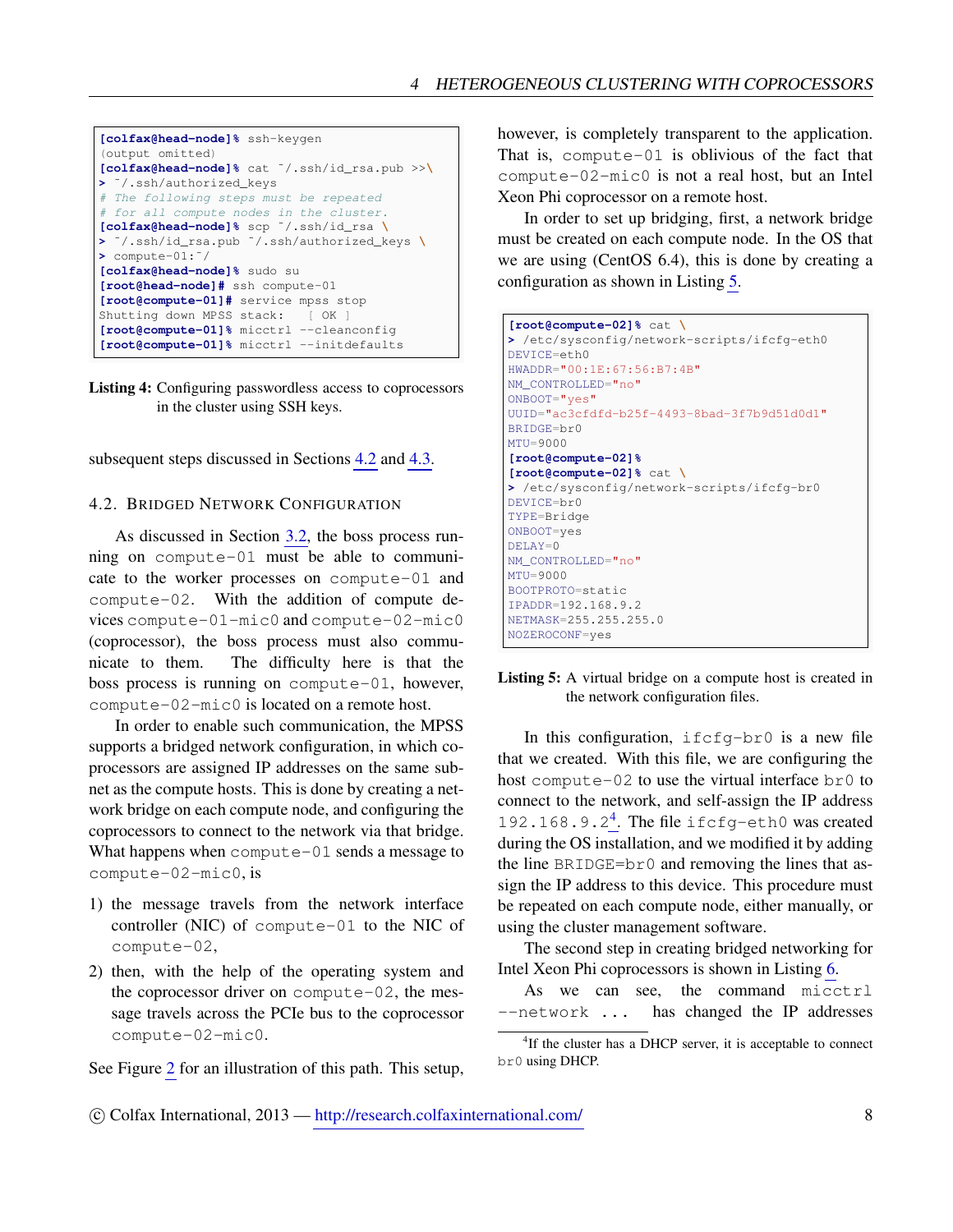```
[root@compute-02]% micctrl --addbridge=br0 \
> --type=external --ip=192.168.9.1 \
> --netbits=24
[root@compute-02]% micctrl --network \
> --bridge=br0 --ip=192.168.9.20
         mic0: Changing network to static
               bridge br0 at 192.168.9.20
          mic1: Changing network to static
               bridge br0 at 192.168.9.21
[root@compute-02]% cat /etc/hosts | grep 192
192.168.9.1 compute-01
192.168.9.2 compute-02
192.168.9.20 compute-02-mic0 mic0
192.168.9.21 compute-02-mic1 mic1
```
Listing 6: Configuring coprocessors on compute nodes to connect to an external network bridge. This makes coprocessors on remote machines IPaddressable.

of the two coprocessors present in this system, and it was reflected in /etc/hosts. Now that the coprocessors of this machine have IP addresses on the same subnet as the hosts, it is possible to ping, SSH into them and send MPI messages to them from remote machines on this subnet. Again, this procedure has to be repeated on all compute nodes of the cluster, including compute-01.

Further details on network configuration with Intel Xeon Phi coprocessors can be found in [\[3\]](#page-13-3)

## <span id="page-8-0"></span>4.3. NETWORK FILE SHARING WITH **COPROCESSORS**

With bridged network configuration, network file sharing (NFS) can be configured across the cluster with Intel Xeon Phi coprocessors, so that shared mounts also appear on the coprocessors. This is a convenience feature that allows easy application initialization and direct file I/O in MPI processes running on the coprocessors.

In Section [3,](#page-3-0) we already assumed that the head node is configured as an NFS server, exporting /opt/intel and /nfs to all hosts on the subnet 192.168.9.0/24. Therefore, the only remaining task is mounting these directories from the uOS running on each coprocessor.

In Listing [7](#page-8-3) we show how the tool micctrl can be used to create the NFS entries in /etc/fstab on coprocessors that automatically mount when the coprocessor boots, and persist across system restarts. We mount /opt/intel and /nfs from the head node 192.168.9.111, and the mount locations on coprocessors have the same paths as on the head node.

<span id="page-8-3"></span>

Listing 7: Setting up two NFS mounts on coprocessors and restarting the MPSS.

The NFS mount setup must be repeated on all compute nodes in the cluster. Note that, because adding NFS was the last step in the configuration of our heterogeneous cluster, it is time to start the MPSS service again, which we do in the last command in Listing [7.](#page-8-3)

## <span id="page-8-1"></span>4.4. COMPILATION AND HETEROGENEOUS **EXECUTION**

With the heterogeneous cluster configured, we can recompile the MPI application for the MIC architecture and launch a coprocessor-assisted heterogeneous calculation. Listing [8](#page-9-2) summarizes the procedure.

In order to understand what additional steps were taken this time, compare Listing [8](#page-9-2) to Listing [3,](#page-5-2) where a traditional MPI run is launched:

- a) We performed two compilation passes. One, with the flag -xAVX, produces the executable options, which is suitable for CPU architectures with the Intel Advanced Vector Extensions (AVX) instruction set, such as our compute nodes. The second pass, with the flag -mmic, produces a native executable for an Intel Xeon Phi coprocessor. The executable file name is options.MIC.
- b) Our machine file now contains the IP addresses of coprocessors, in addition to the IP addresses of compute nodes. This means that MPI will place processes on these coprocessors. We include only one coprocessor per node, even though our system has two coprocessors in each system. This is done in order to enable fair comparison of performance. How-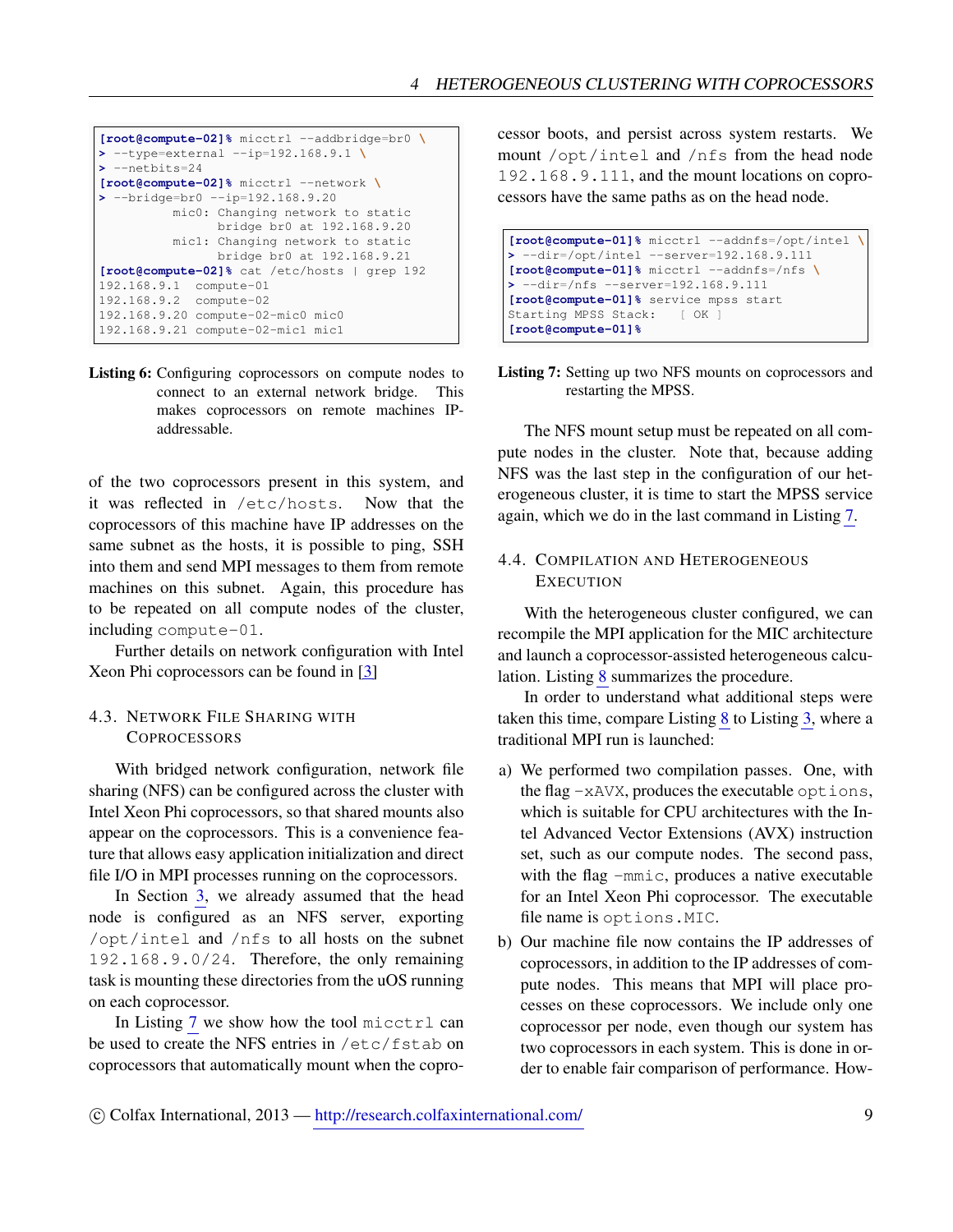```
[colfax@head-node]# source /opt/intel/impi/4.1.1/intel64/bin/mpivars.sh # Intel MPI environment
[colfax@head-node]# mpiicc -std=c99 -mkl -openmp -xAVX -o options options.c # Compile for CPU
[colfax@head-node]# mpiicc -std=c99 -mkl -openmp -mmic -o options.MIC options.c # Compile for MIC
[colfax@head-node]# cp -v options options.MIC /nfs/options/ # Copy to NFS-shared location
'options' -> '/nfs/options/options'
'options.MIC' -> '/nfs/options/options.MIC'
# Starting the MPI job
[colfax@head-node]# cat ./machines-HETEROGENEOUS # View the machine file
192.168.9.1 # Boss process on compute-01
192.168.9.1 # Worker on compute-01
192.168.9.2 # Worker on compute-02
192.168.9.10 # Worker on compute-01-mic0
192.168.9.20 # Worker on compute-02-mic0
[colfax@head-node]# export I_MPI_PIN=0 # Disable MPI process pinning
[colfax@head-node]# export I_MPI_MIC=on # Enable MPI for the MIC architecture
[colfax@head-node]# export I_MPI_MIC_POSTFIX=.MIC # Postfix of the MIC architecture executable
[colfax@head-node]# export LD_LIBRARY_PATH=$LD_LIBRARY_PATH:$MIC_LD_LIBRARY_PATH # Enables MKL on MIC
[colfax@head-node]# mpirun -machinefile machines-HETEROGENEOUS /nfs/options/options # Launch
```
Listing 8: Starting a heterogeneous MPI calculation, the work is distributed across CPUs and coprocessors. Coprocessors appear as independent compute nodes in the MPI machine file.

ever, the second coprocessor in each machine can be loaded trivially, by adding the corresponding IP address to the machine file.

- c) We set the environment variable  $IMPIMIC=on$ in order to inform the Intel MPI library that native processes on Intel Xeon Phi coprocessors will be launched.
- d) I MPI MIC POSTFIX=. MIC is the postfix, which the MIC executable has (remember, we compiled options for the CPU architecture and options.MIC for the MIC architecture).
- e) A trick with LD LIBRARY PATH enables easy loading of the Intel MKL library on coprocessors from the NFS-shared location /opt/intel

Note also that the arguments of mpirun are unchanged, with the exception of the machine file name. That completes our setup and launches a heterogeneous (coprocessor-assisted) calculation of Asian option pricing as illustrated in Figure [4.](#page-6-2)

## <span id="page-9-0"></span>5. PERFORMANCE RESULTS

All tests were performed on a cluster consisting of two compute nodes. The nodes are [Colfax ProEdge](http://www.colfax-intl.com/nd/workstations/sxp7450.aspx) [SXP-7450](http://www.colfax-intl.com/nd/workstations/sxp7450.aspx) workstations. These are two-socket machines, with each socket containing an 8-core Intel

Xeon E5-2687W V2 processor. The total amount of memory is 128 GB per server in 1600 MHz 16-GB memory modules. In each system, two Intel Xeon Phi QS-3120A active-cooled coprocessors are installed, of which only one per system was used in the benchmarks. The operating system is CentOS 6.4 with the Linux kernel 2.6.32-358. The Intel C Compiler version 13.1.3.192 was used for the tests, and Intel MPSS 2.1.6720-15 was installed. Toshiba MG03ACA100 hard disk drives are used on all machines.

#### <span id="page-9-1"></span>5.1. COPROCESSOR-ASSISTED CALCULATION

Figure [5](#page-10-1) shows three bars corresponding to the performance of three calculations:

- 1) A CPU-only calculation as set up in Listing [3,](#page-5-2)
- 2) A coprocessor-only calculation, for which the setup is not shown in the text, but which can be executed by removing the second and third line from the machine file in Listing [8,](#page-9-2) and
- 3) A coprocessor-assisted heterogeneous calculation as set up in Listing [8.](#page-9-2)

The performance is the number of option paths priced per second, with a breakdown of the contributions of each compute device (CPU or coprocessor). This performance metric was computed as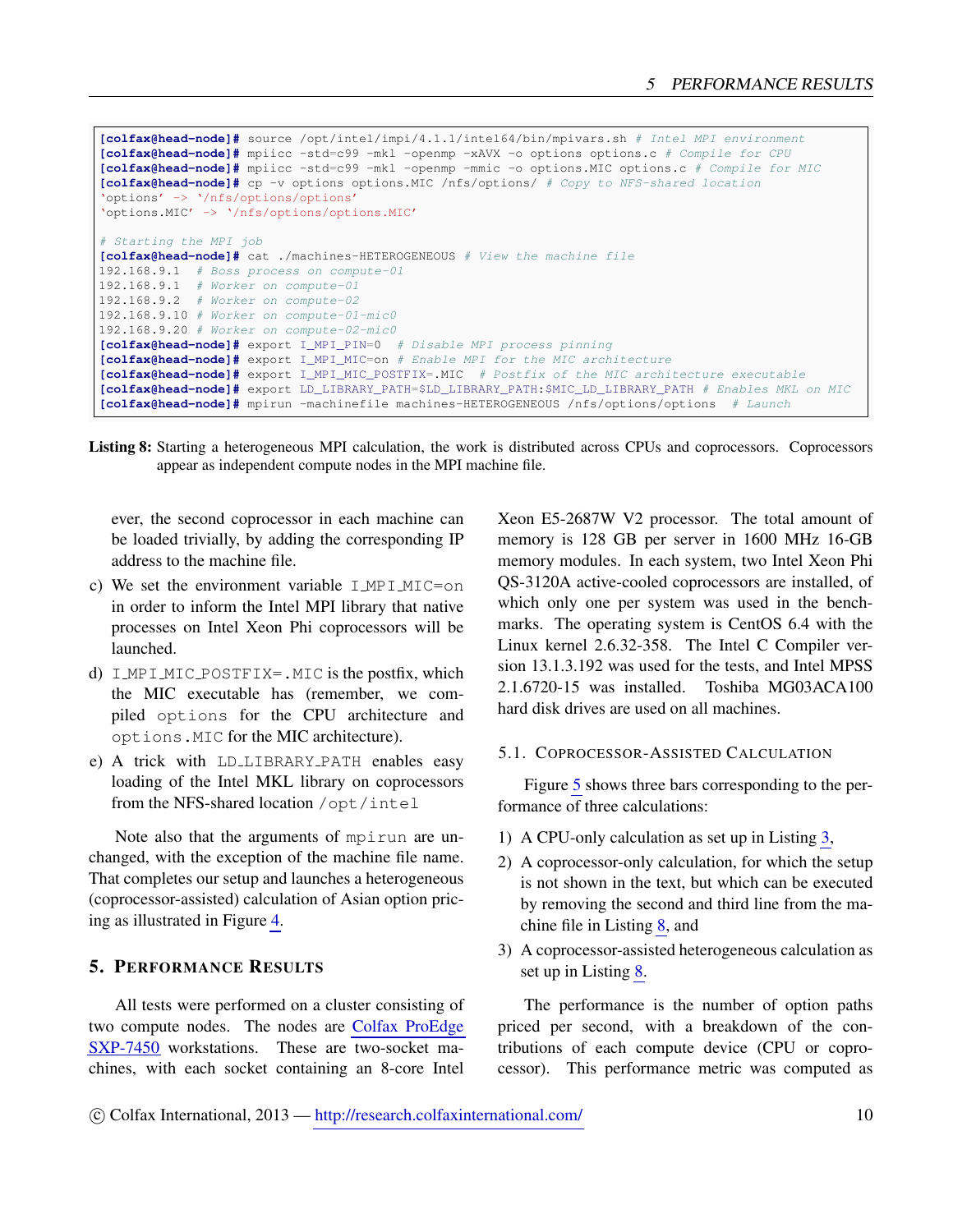<span id="page-10-1"></span>

Figure 5: Performance in three configurations: only CPUs, only coprocessors, and both.

 $M \times N \times Q/\tau$ , where  $\tau$  is the wall clock time of the calculation in which Q sets of parameters are processed on the cluster, and for each parameter set, M Monte Carlo paths are played out with  $N$  points for Asian option averaging. The parameters used for the calculation are  $M = 2^{20}$ ,  $N = 365$ ,  $Q = 100$ . Other parameters of the option used in the simulation are  $S = 15.3$ ,  $T = 1.0, \mu = r = .08, 0.05 < v < 0.5$  and  $10 \lt K \lt 20$ . These parameters do not affect the application performance.

For the parameters that we chose, the frequency of MPI communication is low enough, and the number of work-items Q is large enough so that the load can be almost perfectly balanced across the four compute devices. As one would expect in this case, the net performance achieved CPUs and coprocessor is equal to the performance with CPUs only plus the performance with only coprocessors. See Section [6.2](#page-12-0) for a discussion of the scheduling overhead.

#### <span id="page-10-0"></span>5.2. BEHIND THE SCENES: MPI AND NFS SPEED

In order to put the absolute performance metrics reported above in context, and to estimate the scalability limits of this approach, we performed additional tests of the hybrid cluster performance.

The first test is the MPI latency and bandwidth for communication within the cluster. This metric is im-

portant, because for the present problem, it determines the parallel scalability limits of the boss-worker model. In order to measure the MPI performance, we used the Intel MPI benchmark. We executed the "PingPong" test in several setups to measure the communication efficiency between the host compute-01, on which the boss process is running, and

- 1) compute-01 (i.e., boss and worker are running on the same CPU node),
- 2) compute-02 (worker on a remote compute node),
- 3) coprocessor compute-01-mic0 (worker on a local MIC node),
- 4) coprocessor compute-02-mic0 (worker on a remote MIC node).

The results are shown in Figure [6.](#page-10-2)

<span id="page-10-2"></span>

Figure 6: Intel MPI benchmarks in the PingPong mode measure the latency and bandwidth of MPI communication between a CPU-based host (simulating the boss process) and processes on other platforms (simulating the workers).

The second test is the performance of the NFSexported file system. This metric is important in applications where heterogeneous MPI is used to initialize MPI processes on coprocessors from data files, thus

c Colfax International, 2013 — <http://research.colfaxinternational.com/> 11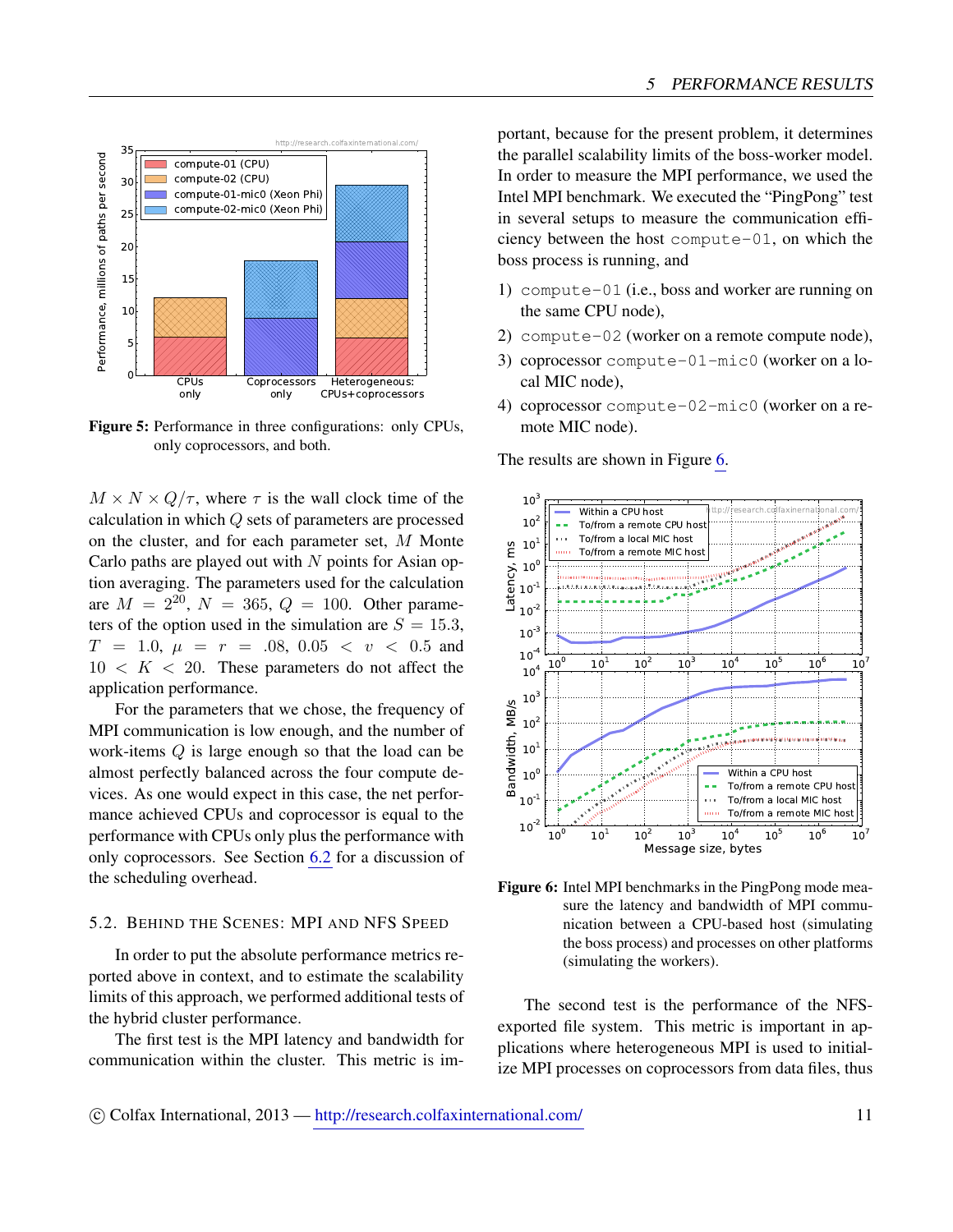avoiding initialization by the pragma-based offload facility. Additionally, when MPI processes output some data into files (instead of pushing it back to the host using the offload), it is important to know how fast this writing can be done. We measured the read and write speeds of large files

- 1) on a local hard drive (on the head node),
- 2) on a remote CPU host compute-02, and
- 3) on a remote MIC host compute-02-mic0.

This was done using the Linux tool dd to read or write a single file, 1 GB in size. In order to avoid cache effects, we flushed the disk cache before and after the write operation using sync. To purge the disk cache before the read operation, we unmounted and remounted the NFS share prior to reading. On the local file system, we purged disk caches by writing "3" into /proc/sys/vm/drop caches. Figure [7](#page-11-2) shows the performance results.

<span id="page-11-2"></span>

Figure 7: Speeds of reading and writing a 1 GB file into file systems, local and NFS-shared, with compute nodes and with the uOS on coprocessors.

The I/O performance of the local drive on the head node is 145 MB/s for reading and 130 MB/s for writing. On a remote CPU host (compute-02), the NFS speed reaches only 110 MB/s for reading and 50 MB/s for writing. This performance is limited by the bandwidth of the 1 Gigabit/s switch used to interconnect the machines. Finally, on a remote MIC host

(compute-02-mic0), the NFS I/O speed reaches only 30 MB/s for reading and 25 MB/s for writing. It is logical to attribute this limitation to the implementation of the networking stack on the MIC architecture, because the bandwidth of the interconnect and of the PCIe bus are far greater.

## <span id="page-11-0"></span>6. DISCUSSION

We have demonstrated that some applications designed for traditional CPU-based clusters can be executed on an Intel Xeon Phi coprocessor-accelerated heterogeneous cluster without code modification. Furthermore, significant performance improvement from adding the coprocessors was observed. To conclude this work, we discuss the prerequisites for the success of this approach, and the limitations of heterogeneous clustering method compared to the traditional offload-based acceleration.

## <span id="page-11-1"></span>6.1. PREREQUISITES FOR IMPROVED PERFORMANCE ON COPROCESSORS

The Intel C/C++ and Fortran compilers are able to take high-level language code written for a generalpurpose CPU and compile it into an executable for the many-core architecture of Xeon Phi coprocessors. However, as discussed in our previous publications (e.g.,  $[4]$ ,  $[5]$ ,  $[6]$  and  $[7]$ ), the coprocessor will yield a better performance than an Intel Xeon CPU-based system of comparable generation and wattage only if the code is designed according to parallel programming guidelines:

- a) The algorithm is taking advantage of multiple cores through the OpenMP or Pthreads framework;
- b) Synchronization and false sharing are insignificant, so that the application scales linearly up to 100 or more threads;
- c) Data structures and loop implementations permit automatic vectorization by the compiler;
- d) No hand-coded vector instructions are used (SSE and AVX instructions are not supported in Intel Xeon Phi coprocessors);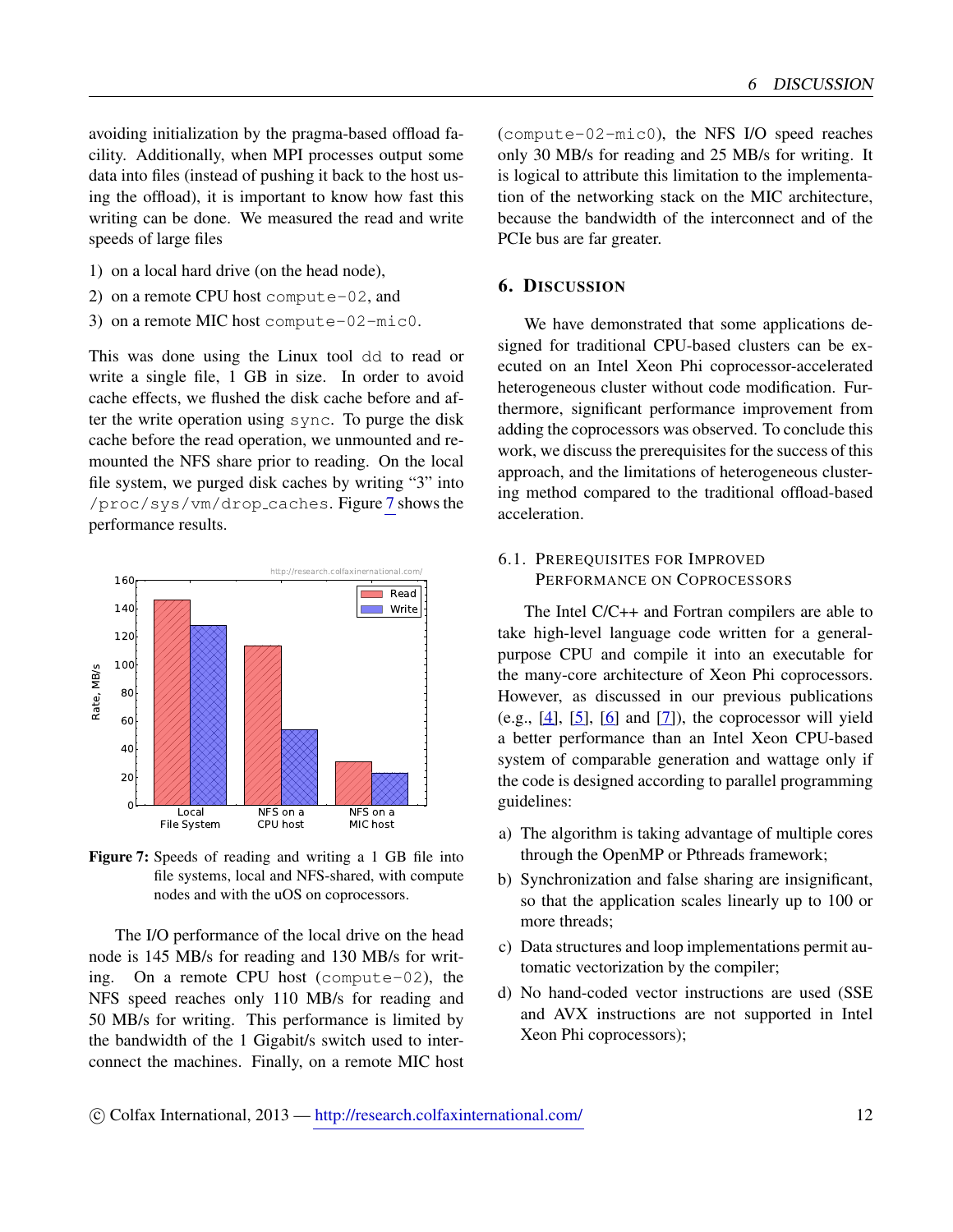e) Memory traffic is either bandwidth-bound, or has good locality in time and space, so that the caches are used efficiently.

These guidelines are discussed in great detail in [\[8\]](#page-13-8), and we will not elaborate on them in this publication.

The guidelines shown above are also applicable to HPC applications for multi-core CPUs. Therefore, an important prerequisite for the success of a "recodenothing" approach is having a highly optimized multicore CPU implementation in the first place.

#### <span id="page-12-0"></span>6.2. LIMITATIONS OF HETEROGENEOUS MPI

Even though most MPI applications can be translated to Intel Xeon Phi coprocessors in the way demonstrated here, not every application will be accelerated on a hybrid cluster without optimization or restructuring. The list below summarizes the prerequisites for successful heterogeneous execution.

- a) The amount of MPI communication should not be overwhelming. In the configuration presented here, we used a commodity 1 Gigabit Ethernet switch, and MPI messages were passed over the TCP/IP protocol. As Figure [6](#page-10-2) shows, message passing from a host to a local coprocessor achieves a bandwidth of only 20 MB/s. This is 300x lower than the practically achievable bandwidth of the traditional offload data traffic, which is currently  $6-7$  GB/s  $[8]$ ; it is also  $5x$ slower than the measured bandwidth between CPUbased compute nodes. Therefore, by making remote coprocessors conveniently IP-addressable, the cluster compromises a great deal of communication bandwidth between a CPU and a local coprocessor. Whether this is a limiting factor or not, is determined by the ratio between data movement and computation in any given application.
- b) Communication latency in a heterogeneous cluster may be an issue in applications with frequent synchronization. As Figure [6](#page-10-2) shows, the greatest communication latency is the message passing from a CPU host to a remote coprocessor. It takes 0.3 ms to ping-pong a short message between these end points, as compared to 0.02 ms for ping-pong between CPU hosts. Furthermore, communication latency becomes important even for embarrassingly

parallel applications that could run without any synchronization on traditional, homogeneous clusters. This is because for heterogeneous clusters, load balancing in some form is required. In the boss-worker model, where the boss hands out work items to the workers, communication latency puts a limit on the parallel scalability of the application. Indeed, the maximum number of workers in the boss-worker model must be considerably lower than the ratio of  $\tau$  (the average compute time of a work-item on a single worker) to the scheduling latency.

<span id="page-12-1"></span>
$$
N_W \ll \frac{\tau}{0.3 \text{ ms}}.\tag{8}
$$

If the application must be scaled beyond the limit set by Equation [\(8\)](#page-12-1), the programmer must increase the size of a work-item or adjust the size of workitems dynamically to achieve a compromise between the scheduling overhead and load balance. For problems where the compute time for any work item is predictable, it may be possible to avoid dynamic scheduling, and instead, statically schedule a balanced workload by assigning to coprocessors more work proportionally to their relative performance. Section 4.7 in [\[8\]](#page-13-8) provides examples of such scheduling modes. In complex cases, some sort of collective work scheduling must be employed, such as a hierarchical structure of boss processes or a work-stealing algorithm.

c) File I/O on coprocessors via NFS cannot be too intensive. NFS is a useful convenience feature, enabling coprocessors to initialize from files and output results. However, due to a limited speed of the current NFS implementation for Intel Xeon Phi coprocessors, it cannot be relied upon for high-speed I/O. As Figure [7](#page-11-2) shows, reading or writing inside an NFS-shared directory on a coprocessor achieves only 20% of the available 1 Gigabit/s interconnect bandwidth. If initialization of MPI processes on coprocessors from files becomes a bottleneck of the calculation, the application may need to be restructured to traditional offload-based acceleration.

c Colfax International, 2013 — <http://research.colfaxinternational.com/> 13